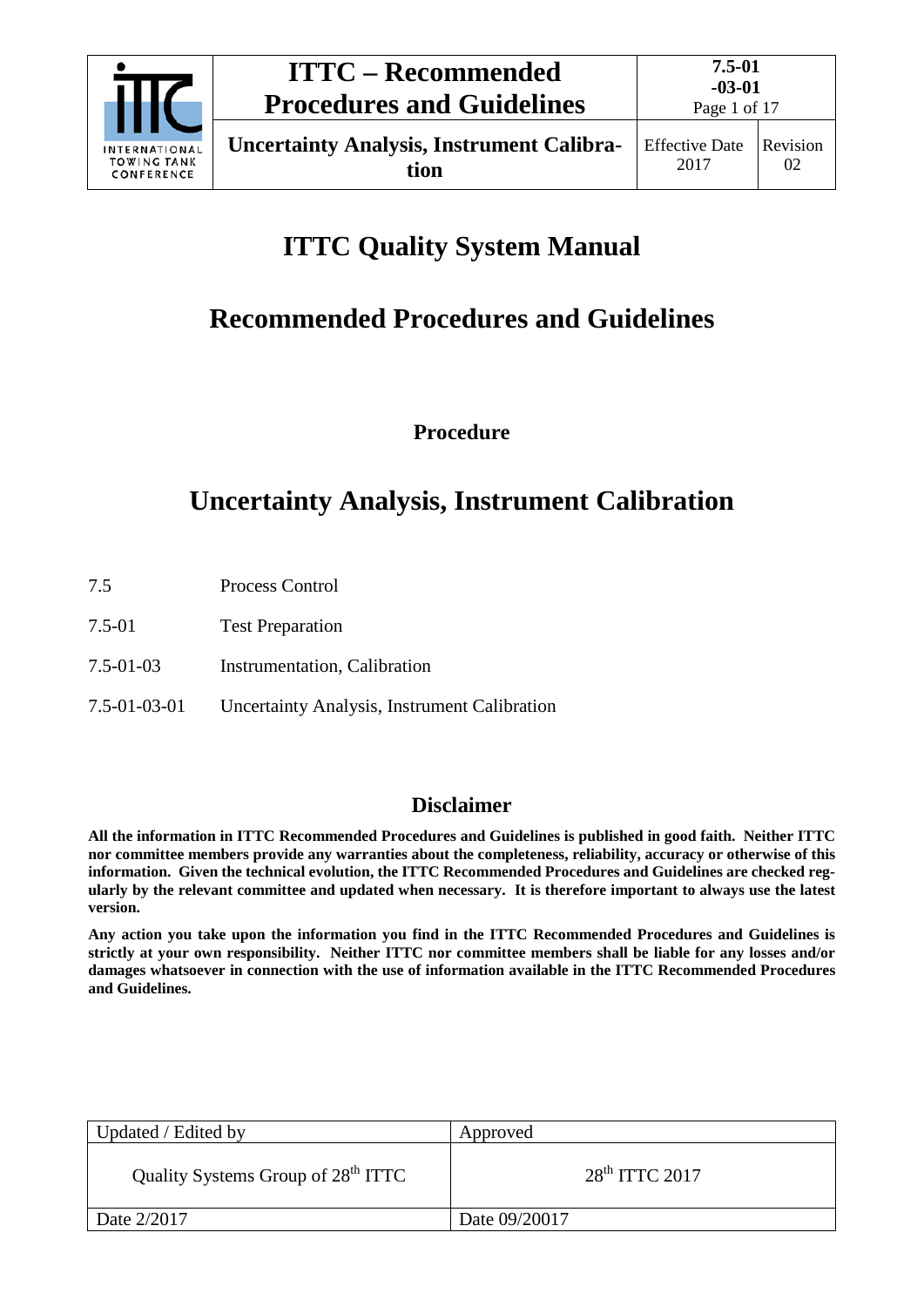

**Uncertainty Analysis, Instrument Calibration**

## **Table of Contents**

|    | 1. PURPOSE OF PROCEDURE3              |
|----|---------------------------------------|
| 2. |                                       |
|    |                                       |
|    | 4. LINEAR REGRESSION ANALYSIS.5       |
|    | 4.1 Fundamentals of linear regression |
|    |                                       |
|    | 4.3 Hypothesis tests and outliers. 7  |
|    | 4.3.1 Hypothesis test for known slope |

| 5. FORCE CALIBRATION 10         |
|---------------------------------|
| 6. UNCERTAINTY IN PULSE COUNT   |
| 7. DIRECT DIGITAL CALIBRATION14 |
|                                 |
|                                 |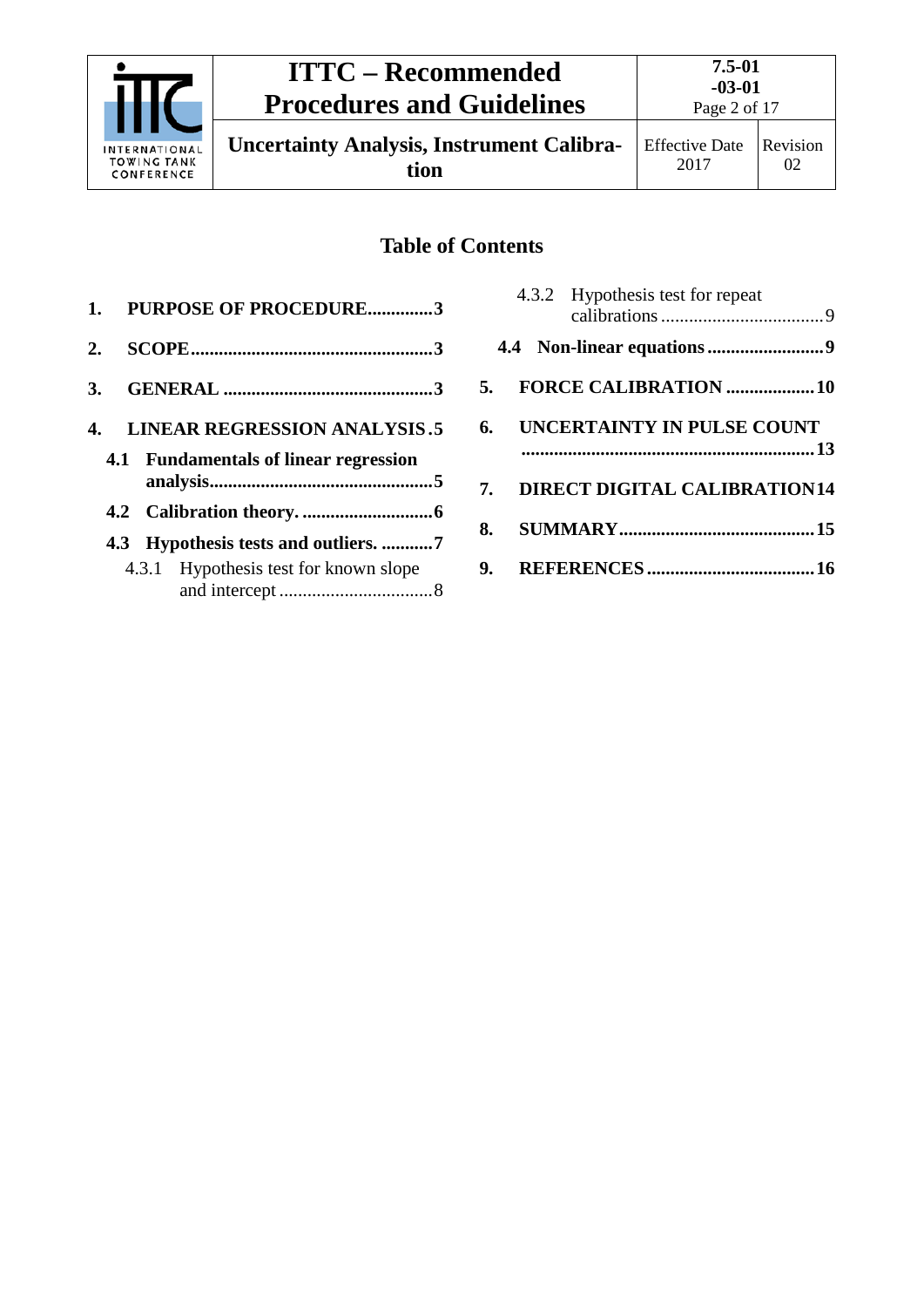

**Uncertainty Analysis: Instrument Calibration**

### <span id="page-2-0"></span>**1. PURPOSE OF PROCEDURE**

The purpose of this procedure is to provide methods for the evaluation of instrument calibration uncertainty at the 95 % confidence level. ITTC (1999) describes calibration methods and documentation. Uncertainty analysis is based upon JCGM (2008) with specific application to naval hydrodyanics by ITTC (2014a).

## <span id="page-2-1"></span>**2. SCOPE**

Contemporary laboratories acquire data with digital data acquisition systems. For conversion to engineering or physical units, instrumentation connected to these systems must be calibrated. This procedure describes methods for applying uncertainty estimates to these calibrations. Most instrumentation is highly linear; consequently, the calibration includes a linear fit to the data. Usually, most of the uncertainty is associated with the data scatter in the regression fit. This procedure also describes uncertainty estimates for non-linear curve fits, which are usually associated with an analytical model of the data such as the relation between thrust coefficient versus advance ratio in propeller performance.

Torque transducers, load cells, and block gages are typically calibrated in a calibration stand by mass. The uncertainty analysis procedure for force and torque calibration by mass is discussed.

Finally, in some cases, signals are inherently digital such as pulse devices for rotating machinery such as propellers and carriage calibra-

tion wheels. A method for estimation of the uncertainty in rotational rates and carriage speed is described.

## <span id="page-2-2"></span>**3. GENERAL**

Since the laboratories within ITTC are considered to be world-class, all measurements should be traceable with the appropriate reference standard to the respective National Metrology Institutes (NMI) within each country. Usually, the uncertainty in the reference standard should be small relative to the data scatter in the calibration. All calibrations should be through system calibrations or end-to-end calibrations with the same data acquisition system and software as applied during the test. If the calibration is not end-to-end, the AD (analogue to digital converter) should be calibrated per the procedures outlined here. The uncertainty in the AD should be included with the uncertainty in the instrument calibration from another system such as a voltmeter or another computer system.

A schematic of the end-to-end calibration process is shown in [Figure 1.](#page-3-0) A known measured physical input is applied to the instrumentation system such as roll angle, for example. The physical input is then measured by an NMI traceable measurement. The physical input is converted to a voltage by an electronic instrument. Amplification is then applied to the signal so that the expected voltage range matches the range of the AD converter. The output from the amplifier is then processed by a low-pass filter or anti-aliasing filter, which matches the frequency range of the electronic instrument. The filtered signal is digitized by the AD converter at a data rate, which is consistent with the Nyquist sampling theorem (Otnes and Enochson, 1972, and Bendat and Piersol, 2010).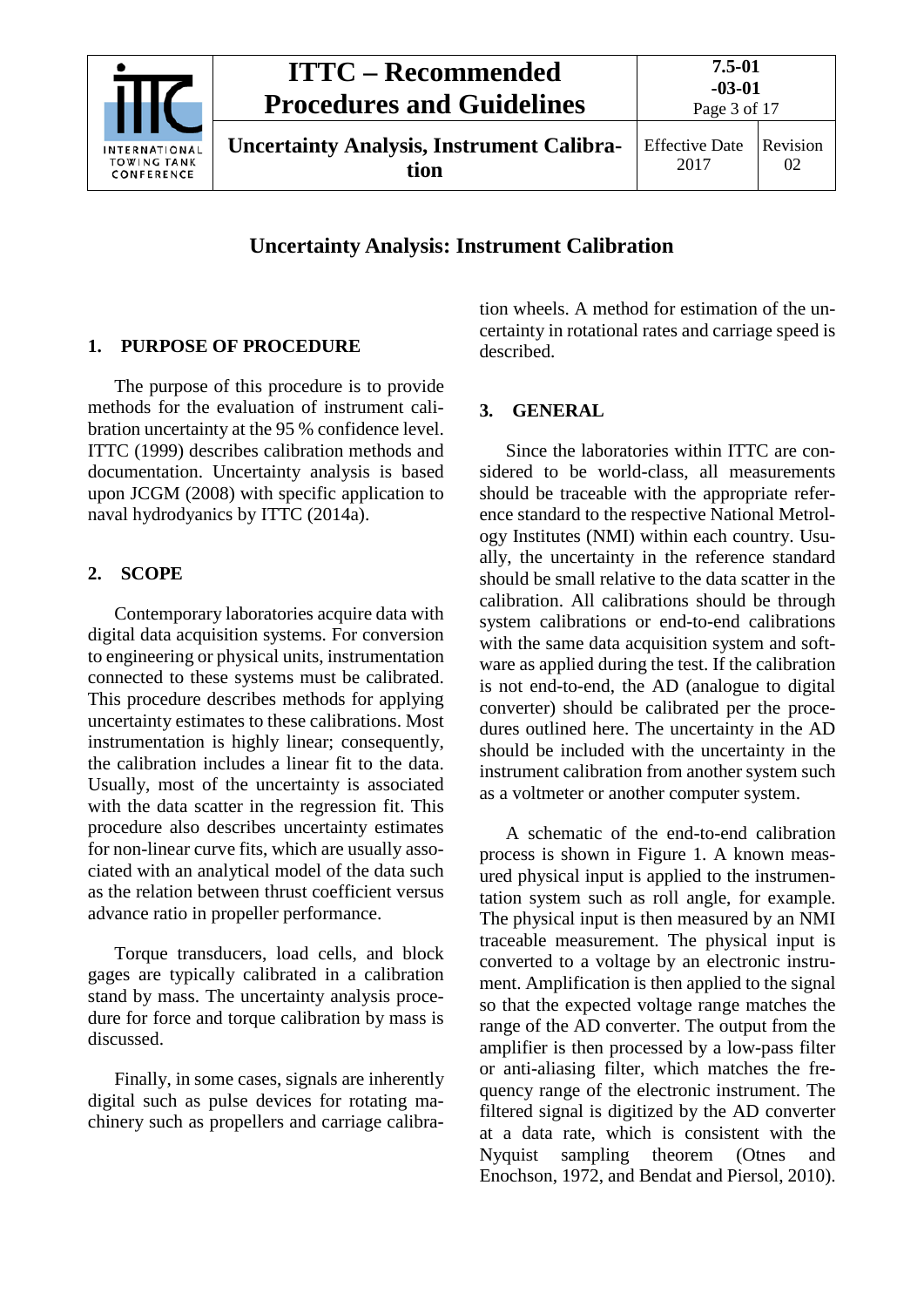| <b>INTERNATIONAL</b><br><b>TOWING TANK</b><br>CONFERENCE | <b>ITTC – Recommended</b><br><b>Procedures and Guidelines</b> | $7.5 - 01$<br>$-03-01$<br>Page 4 of 17 |                |
|----------------------------------------------------------|---------------------------------------------------------------|----------------------------------------|----------------|
|                                                          | <b>Uncertainty Analysis, Instrument Calibra-</b><br>tion      | <b>Effective Date</b><br>2017          | Revision<br>02 |

Finally, the data are processed by software and output as data in voltage units of the AD converter.

In principle, the physical input may also be accomplished with computer control. In that case, the total process may be automated under computer control. The details of implementation may vary from [Figure 1.](#page-3-0)



<span id="page-3-0"></span>Figure 1: End-to-end calibration schematic

A typical alternative to this calibration is illustrated in [Figure 2.](#page-3-1) In this case, the calibration process is split into 2 parts. In the first part, the instrument is benched calibrated with a voltmeter or another computer system as a voltmeter. The computer system is calibrated separately with a precision DC power supply and precision voltmeter. Typically, an AD converter is 16 bits. In this case, the contribution to the combined uncertainty from the computer system is likely small in comparison to the instrument calibration.

An instrument should be calibrated over approximately ten (10) equal increments over the range of the instrument in engineering or physical units. The highest and lowest values of the calibration should not over-range the AD. Nominally, the uncertainty will be constant in physical units over the range of calibration. The requirements in the specification of uncertainty are described in ITTC (2014a).

For most instrumentation, the uncertainty is stated as percent full-scale in manufacturer's specifications. After an instrument is calibrated, the constants in physical units are entered into the software for the test. As verification that the constants are correctly entered, the calibration should be checked through the system at 3 points: high, low, and mid-range.



Figure 2a: Data acquisition system calibration - instrument calibration



<span id="page-3-1"></span>Figure 2b: Data acquisition system calibration computer system calibration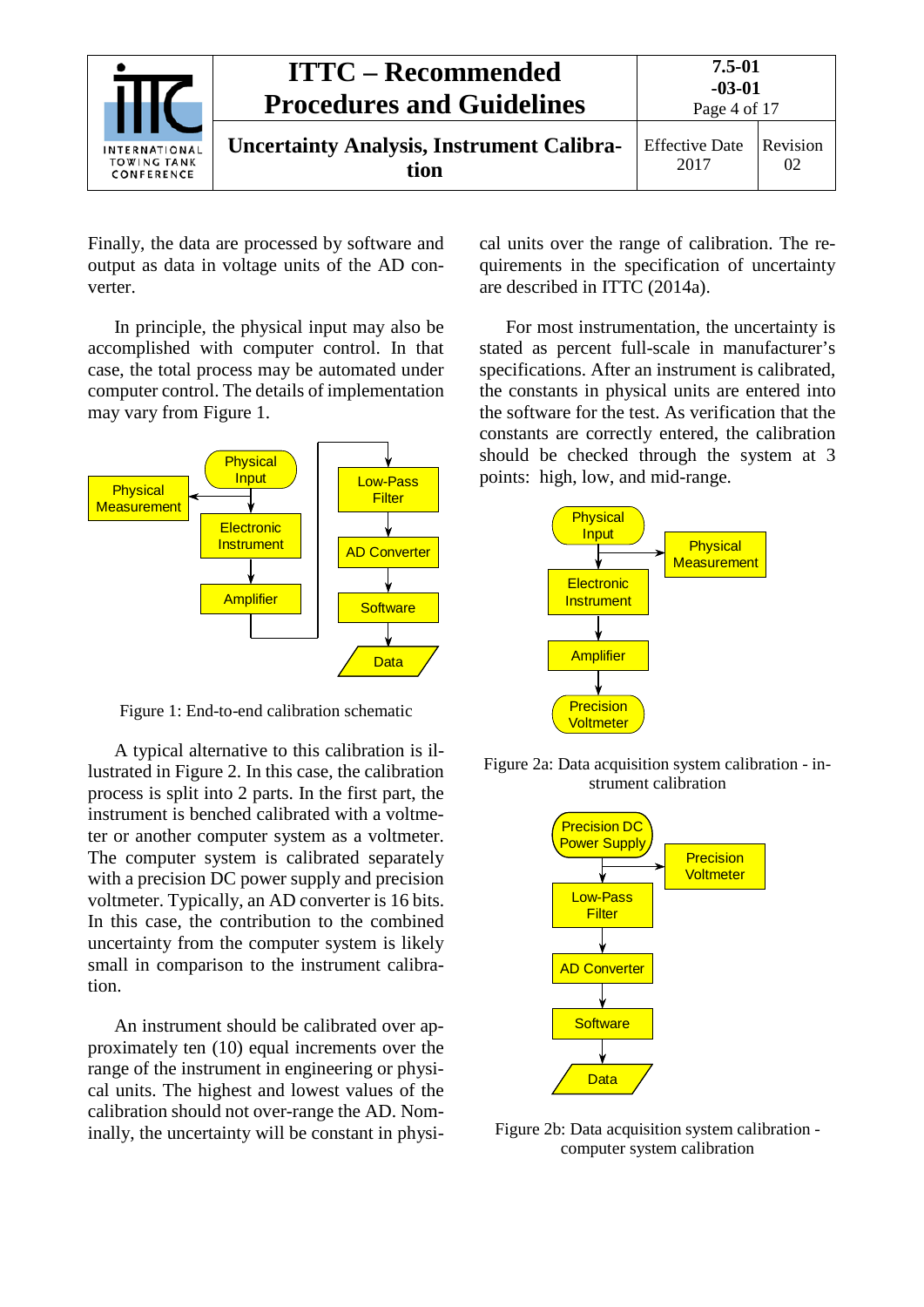

At each data point for the calibration, approximately 100 to 1000 samples should be collected via the AD. The signal should be filtered at a value consistent with the frequency response of the transducer. The sample rate should be at least 2.5 times the filter cut-off frequency of the low-pass anti-aliasing filter. The mean, standard deviation, and number of samples should be recorded. This information is necessary in the computation of the uncertainty by the Type A evaluation method per the JCGM Uncertainty Guide (2008) or GUM.

#### <span id="page-4-1"></span><span id="page-4-0"></span>**4. LINEAR REGRESSION ANALYSIS**

#### **4.1 Fundamentals of linear regression analysis**

The fundamentals of linear regression analysis may be found in a number of texts on statistical theory, such as Ross (2004) and Devore (2008). Many commercial codes are available. Some of the fundamental quantities may be calculated from a spreadsheet. The fundamental equation is given by

$$
y = a + bx \tag{1}
$$

where *y* is the dependent value in either Volts from a voltmeter or digital Volts from an AD, *x* is the independent variable in physical units from the reference standard, *a* is the intercept and *b* is the slope. The intercept and slope from linear regression theory are then:

$$
b = s_{xy}/s_{xx} \tag{1a}
$$

$$
a = \bar{y} - b\bar{x} \tag{1b}
$$

$$
\bar{x} = (1/n) \sum_{i=1}^{n} x_i
$$
 (1c)

$$
s_{xy} = \sum_{i=1}^{n} (x_i - \bar{x})(y_i - \bar{y})
$$
  
=  $\sum_{i=1}^{n} x_i y_i - (1/n) \sum_{i=1}^{n} x_i \sum_{i=1}^{n} y_i$  (1d)

Typically, calibration data are plotted with Equation (1). For highly linear calibration data, all data will lie on a straight line. A better representation of the statistical character of data is the residual plot. A residual is defined as follows:

$$
Resid = y_i - a - bx_i \tag{2}
$$

A residual is the difference between the measured data and the curve fit. Example residual plots will be presented later in this procedure.

The sum of the square of the residuals is then

$$
SS_R = \sum_{i=1}^{N} (y_i - a - bx_i)^2
$$
 (3)

A measure of the standard deviation for regression analysis is the standard error of estimate.

$$
SEE = \sqrt{SS_R/(n-2)}\tag{4}
$$

The standardized residual is Equation (2) divided by *SEE* per Ross (2004). A plot of standardized residuals is useful in the identification of outliers.

The uncertainty in the slope and offset may be useful. The standard deviation or the standard uncertainty in the intercept and slope are, respectively, from Ross (2004)

$$
u_a = s_a = SEE \sqrt{(1/n) \sum_{i=1}^n x_i^2 / s_{xx}}
$$
 (5a)

$$
u_b = s_b = SEE / \sqrt{s_{xx}} \tag{5b}
$$

For application of regression analysis in the conversion of digital data to physical units, the uncertainty for the curve fit is determined by the prediction limit.

$$
Resid/SEE =\pm t_{\alpha/2, n-2} \sqrt{(n+1)/n + (x - \bar{x})^2 / s_{xx}}
$$
(6)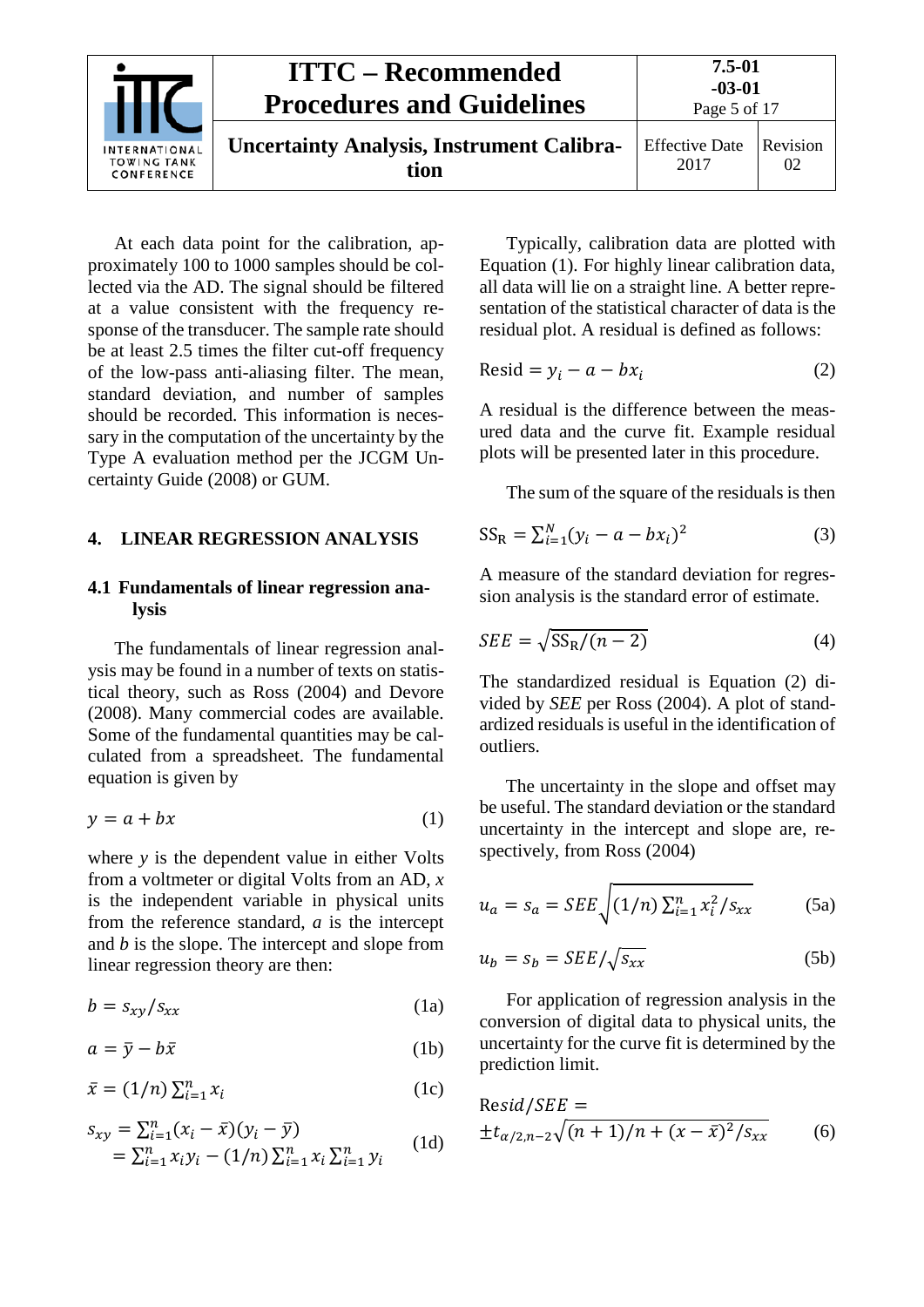|                                                          | <b>ITTC – Recommended</b><br><b>Procedures and Guidelines</b> | 7.5-01<br>$-03-01$<br>Page 6 of 17 |                |
|----------------------------------------------------------|---------------------------------------------------------------|------------------------------------|----------------|
| <b>INTERNATIONAL</b><br><b>TOWING TANK</b><br>CONFERENCE | <b>Uncertainty Analysis, Instrument Calibra-</b><br>tion      | <b>Effective Date</b><br>2017      | Revision<br>02 |

where *t* is the Student-*t* inverse probability density function at α*/*2 confidence limit from JCGM (2008). Care must be taken determining this value from a table. Tables can be based on either a 1-tail or 2-tail distribution. Usually at the 95 % confidence limit,  $\alpha = 0.05$  or  $\alpha/2 = 0.025$  for a 2-tailed distribution. As a check, the Student-*t* is Gaussian for an infinite number of samples so that  $t = 1.96$  at the 95 % confidence level.

For implementation in a data processing code, the equation for conversion to physical units is given by

$$
y' = A + Bx'
$$
 (7)

where *y'* is the dependent variable in physical units, *x'* the independent variable in digital Volts, and the slope and intercept from Equations (1) are

$$
A = -a/b
$$
  
\n
$$
B = 1/b
$$
 (7a)  
\n
$$
SEE' = SEE/b
$$

#### <span id="page-5-0"></span>**4.2 Calibration theory.**

Scheffe (1973) has developed a statistical theory of calibration. A simplified method with detailed examples has been proposed by Carroll, et al. (1988). The prediction limit at the 95 % confidence limit in this case is given by

$$
f(x) - SEE(c_1 + c_2 s_{xx}) \le y \le f(x)
$$
  
+
$$
SEE(c_1 + c_2 s_{xx})
$$
 (8)

where

$$
c_1 = t_{\alpha/2, n-2}, \qquad c_2 = \sqrt{2F_{2, n-2}}
$$

and *F* is the inverse Fisher probability density function.

From Equation (7), the uncertainty in *x* for a linear equation in physical units is then from Scheffe (1973)

$$
x_h = \bar{x} + [bD - (-1)^h (SEE \times c_2) \times (C/n + D^2 / s_{xx})^{1/2}]/C
$$
 (9a)

$$
C = b2 - (c2SEE)2/sxx
$$
 (9b)

$$
D = b(x - \bar{x}) - (-1)^h SEE \times c_1 \tag{9c}
$$

where  $h = 1$  and 2 are the upper and lower bounds, respectively.

The inverse Student-*t* and Fisher pdfs may be found in tables in standard statistical references and mathematical handbooks such as Ross (2004) and Devore (2008). These functions are also available in many computational codes and spreadsheets such as Microsoft Excel. Other statistical functions such as the slope (*a*), intercept (*b*), average  $(\bar{x})$  and standard error of estimate (*SEE*) are available in these codes.

An example plot is shown i[n Figure 3](#page-6-1) for calibration of a commercial vertical gyroscope in roll from Chirozzi and Park (2005). The reference angle was an electronic protractor with a measurement uncertainty of  $\pm 0.2^{\circ}$  at the 95% confidence limit. The manufacturer rates the gyroscope with an uncertainty of  $\pm 1.0^{\circ}$ .

From [Figure 3a](#page-6-1), all data lie on a straight line. The error bars in such a plot are smaller than the symbols. The residual plot in [Figure 3b](#page-6-1) yields significantly more information about the statistical character of the data. As the plot indicates, the data for increasing angle are systematically different from the decreasing angle. The plot, thus, indicates a slight hysteresis in the data not evident in the linear plot.

Also, the error bars are readily apparent in the residuals plot. The error bars in this case are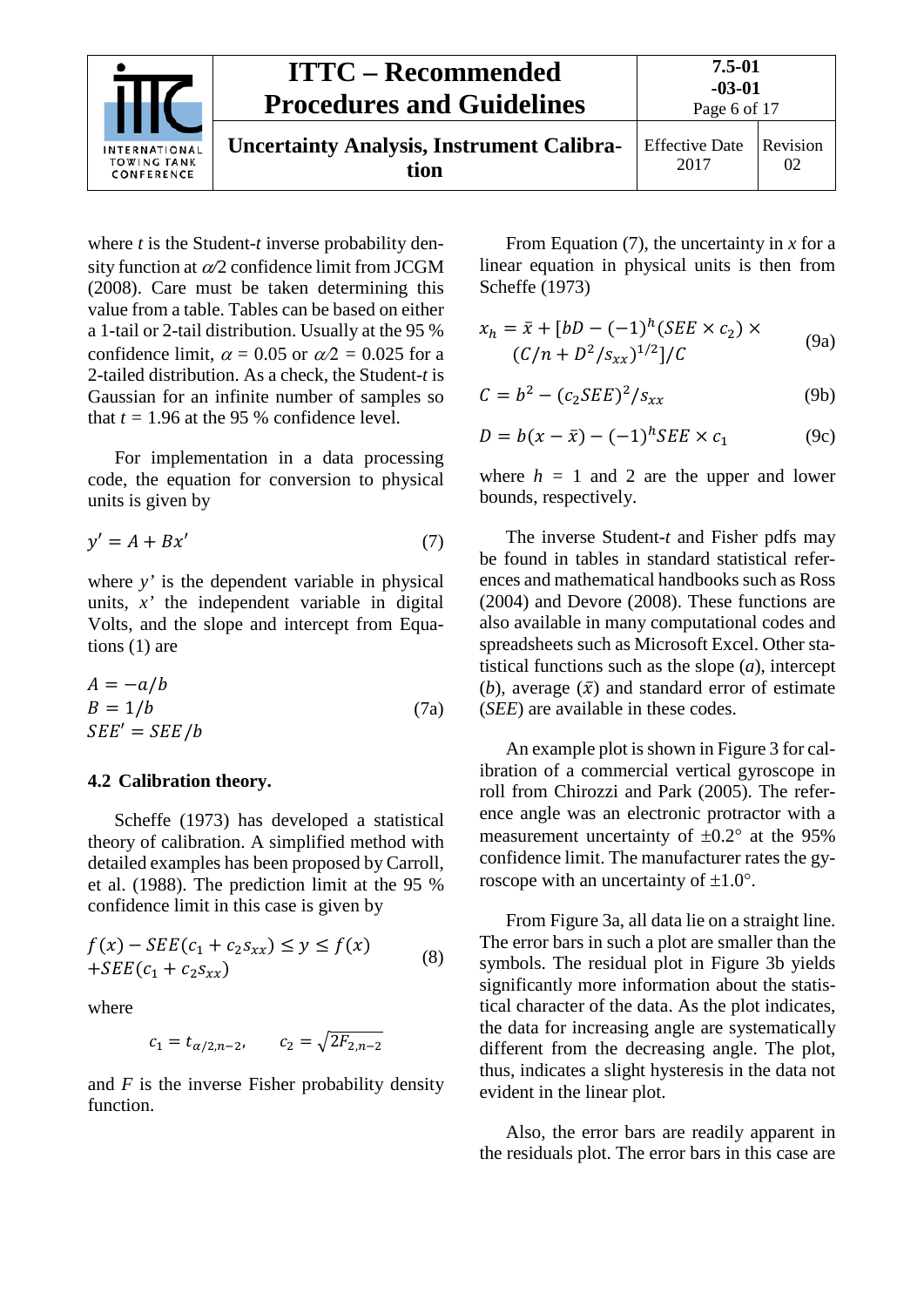| INTERNATIONAL<br><b>TOWING TANK</b><br>CONFERENCE | <b>ITTC – Recommended</b><br><b>Procedures and Guidelines</b> | 7.5-01<br>$-03-01$<br>Page 7 of 17 |                |
|---------------------------------------------------|---------------------------------------------------------------|------------------------------------|----------------|
|                                                   | <b>Uncertainty Analysis, Instrument Calibra-</b><br>tion      | <b>Effective Date</b><br>2017      | Revision<br>02 |

the uncertainty in the reference measurement standard at the 95 % confidence limit  $(\pm 0.2^{\circ})$ .



Figure 3a: Calibration Data for Vertical Gyroscope in Roll - Linear Plot



Reference Angle (deg)

Figure 3b: Calibration Data for Vertical Gyroscope in Roll - Residuals Plot

Finally, the calibration data are presented as standardized residuals in [Figure 3c](#page-6-1). In this case, the *SEE* is computed from the linear regression of Equation (6) so that *SEE* has units of degrees. As the figure indicates, the conventional predication limit at the 95 % confidence level is near  $2 \times SEE$  while calibration theory yields  $3 \times SEE$ . If *SEE* is applied as the uncertainty estimate,  $3 \times$ *SEE* is recommended as the uncertainty at the 95 % confidence level. The statistical quantities described in this section may be computed in a standard commercial spreadsheet or statistical program.



<span id="page-6-1"></span>Figure 3c: Calibration Data for Vertical Gyroscope in Roll - Standardized Residuals

### <span id="page-6-0"></span>**4.3 Hypothesis tests and outliers.**

The standardized residual plot is useful in identification of outliers. The coverage factor or threshold for exclusion of an outlier may be determined by either Chauvenet's criterion in Coleman and Steele (1999) or the Student-*t*, *ta/2,n-2* via a hypothesis test.

An example is presented in [Figure 4](#page-7-1) for a vertical gyroscope in pitch from Strano and Park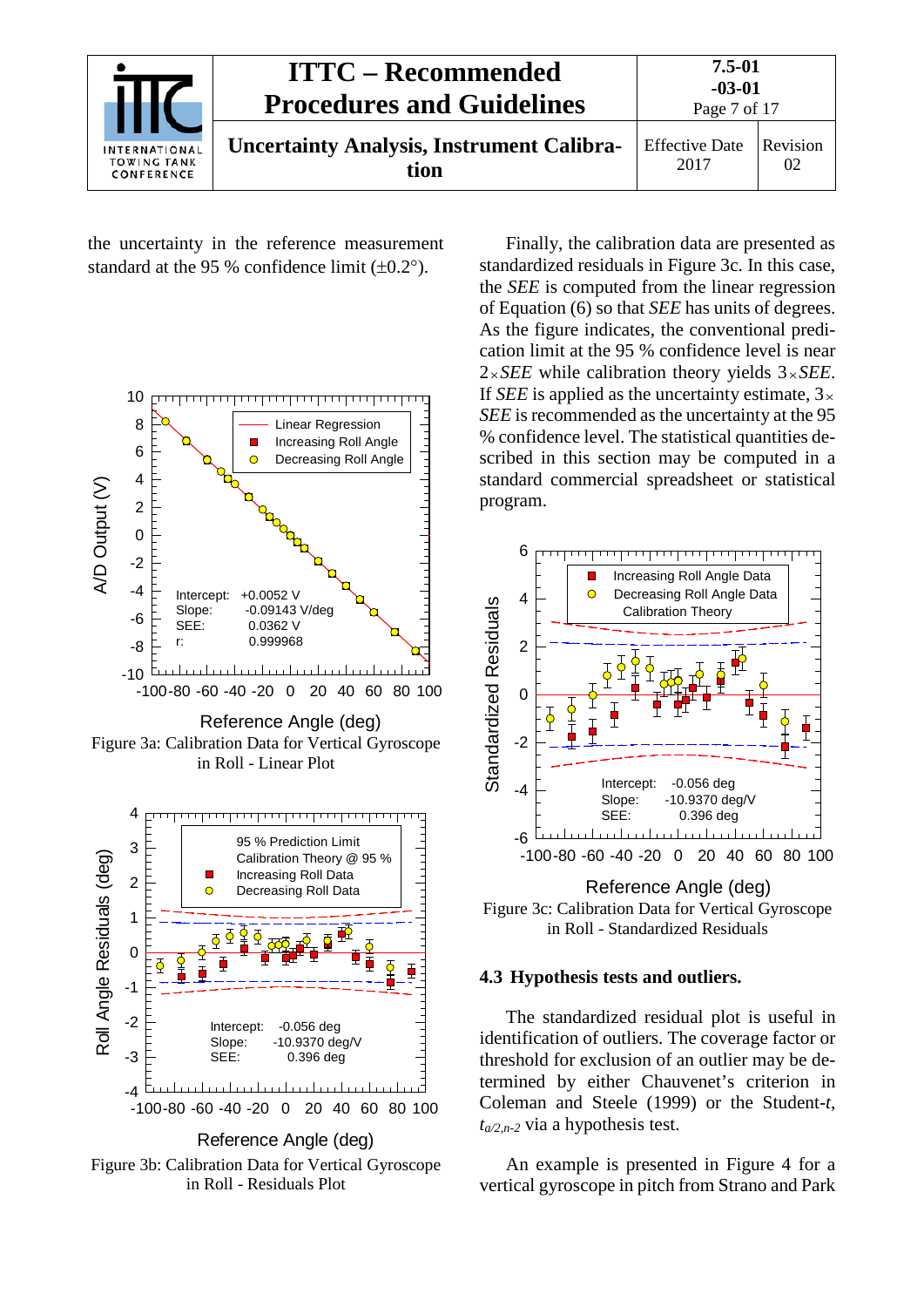

(2005). Again, all of the data lie on a straight line, including an outlier, as shown in [Figure 4a](#page-7-1) as the red symbol. In the standardized residual plot, this data point as an outlier is more evident. The statistics for this figure are based on the exclusion of the outlier.



Figure 4a: Calibration data for vertical gyro-scope in pitch - Linear plot



#### <span id="page-7-1"></span>Figure 4b: Calibration data for vertical gyroscope in pitch - Standardized residuals

Before the data point was removed, the *SEE* was 0.465°. The standardized residual for this point was 2.76. From Chauvenet's criterion for 27 points, the threshold value was 2.36, and from the Student-*t* the value was 2.06. By both criteria, this data point is an outlier. After exclusion of the outlier, the standard error of estimate is 0.373°, and the standardized residual for the outlier becomes 3.56.

If a data point were an outlier, a physical cause should be determined and corrected. In this case, none was evident. However, the angle is  $-50^\circ$ , and encountering a pitch angle of this value during a test is highly unlikely. In some cases with a sufficient number of data points, removal of a single point from the data may not significantly change the slope, but its removal will probably affect the uncertainty.

## <span id="page-7-0"></span>4.3.1 Hypothesis test for known slope and intercept

For some calibrations, comparison with a known slope and intercept may be useful. Calibrations of some instruments are directly in physical units. In that case, a linear fit over the range of the instrument should produce a slope and intercept of 1 and 0, respectively. From Ross (2004) and Devore (2008) for the null hypothesis,  $H_0$ , for intercept accept  $H_0$  if

$$
|a - a| \sqrt{n(n-2)s_{xx}/(\sum_{i=1}^{N} x_i^2 SS_R)} \leq
$$
  

$$
t_{\alpha/2,n-2}
$$
 (10)

and for the slope

$$
|b - \beta| \sqrt{(n-2)s_{xx}/(\sum_{i=1}^{N} x_i^2 S S_R)} \leq
$$
  

$$
t_{\alpha/2, n-2}
$$
 (11)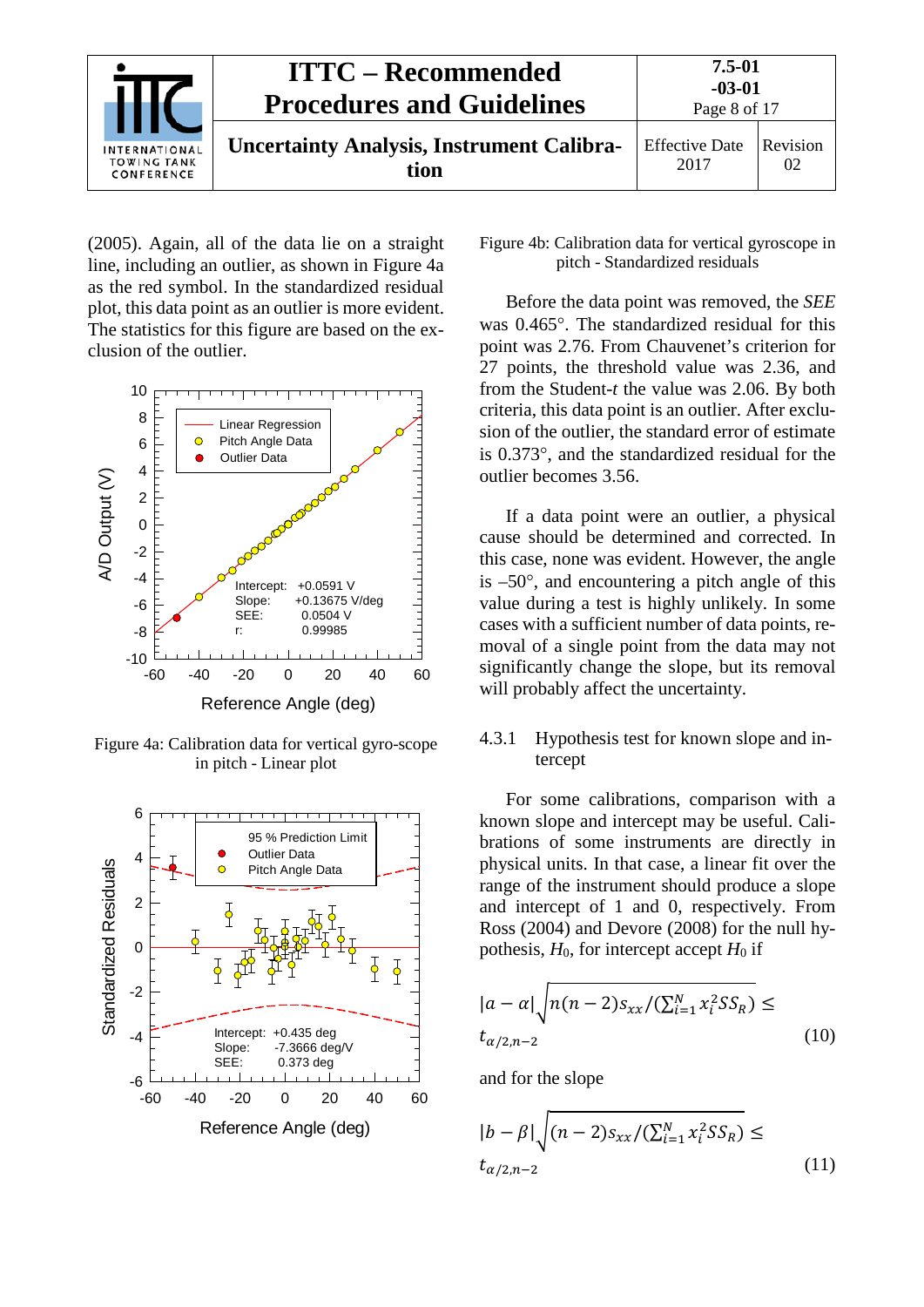| <b>INTERNATIONAL</b><br><b>TOWING TANK</b><br>CONFERENCE | <b>ITTC – Recommended</b><br><b>Procedures and Guidelines</b> | 7.5-01<br>$-03-01$<br>Page 9 of 17 |                |
|----------------------------------------------------------|---------------------------------------------------------------|------------------------------------|----------------|
|                                                          | <b>Uncertainty Analysis, Instrument Calibra-</b><br>tion      | <b>Effective Date</b><br>2017      | Revision<br>02 |

where  $\alpha$  and  $\beta$  are the theoretically known intercept and slope, respectively.

#### <span id="page-8-0"></span>4.3.2 Hypothesis test for repeat calibrations

Typically, the same instruments are employed in subsequent tests. Establishment of a calibration history is important. If a calibration is reproducible, the slope and intercept should be the same statistically. Reproducibility may be determined with a hypothesis test. For the slope from Kleinbaum, et al. (2014), the null hypothesis is accepted if

$$
(b_1 - b_2)/s_{b1 - b2} \le t_{\alpha/s, n1 + n2 - 4} \tag{12}
$$

where  $b_1$  and  $b_2$  are the slopes of the two calibrations and *sb*<sup>1</sup>*-b*<sup>2</sup> is the standard deviation of the slope difference. The variance of the slope difference is

$$
s_{b1-b2}^2 = s_p^2 [1/s_{xx1} + 1/s_{xx2}] \tag{13}
$$

where the pooled estimate is

$$
s_p^2 = [(n_1 - 2)SEE_1^2 + (n_2 - 2)SEE_2^2]/(14)
$$
  
[n<sub>1</sub> + n<sub>2</sub> - 4]

The number of degrees of freedom for the Student-*t* comparison to Equation (14) is  $[n_1 +$  $n_2 - 4$ .

For the *t*-test of the intercept, the slopes are assumed to be the same. The *t*-test in this case is as follows from Armitage, et al. (2002):

$$
d/s_d \le t_{\alpha/2, n1+n2-3} \tag{15}
$$

where *d* is the difference in intercepts given by

$$
d = \bar{y}_1 - \bar{y}_2 - b(\bar{x}_1 - \bar{x}_2)
$$
 (16)

and the pooled slope, *b*, for the two calibrations is

$$
b = (b_1 s_{xx1} + b_2 s_{xx2})/(s_{xx1} + s_{xx2})
$$
 (17)

The variance of *d* is given by

$$
s_d^2 = s_c^2 [1/n_1 + 1/n_2 + (\bar{x}_1 - \bar{x}_2)^2]
$$
  
(s<sub>xx1</sub> + s<sub>xx2</sub>)] (18)

and the residual mean square about the lines is

$$
s_c^2 = [s_{yy1} + s_{yy2} - (b_1 s_{xx1} + b_2 s_{xx2})^2 / (s_{xx1} + s_{xx2})]/[n_1 + n_2 - 3]
$$
 (19)

The number of degrees of freedom for the Student-*t* comparison in this case is  $[n_1 + n_2 - 3]$ .

#### <span id="page-8-1"></span>**Non-linear equations**

The principles in the previous section may be extended to non-linear functions. Commercial computer codes are available for such calculations. Many examples are available in naval hydrodynamics. The prediction limit may be applied as a measure of the uncertainty for these non-linear curve-fits or fairing. An example from Park, et al. (2005) is shown in [Figure 5.](#page-9-1)

The data are for the water tunnel speed in the test section from the pump speed. The test section velocity was measured by laser Doppler velocimetry (LDV). This is also another example of the importance of a residual plot.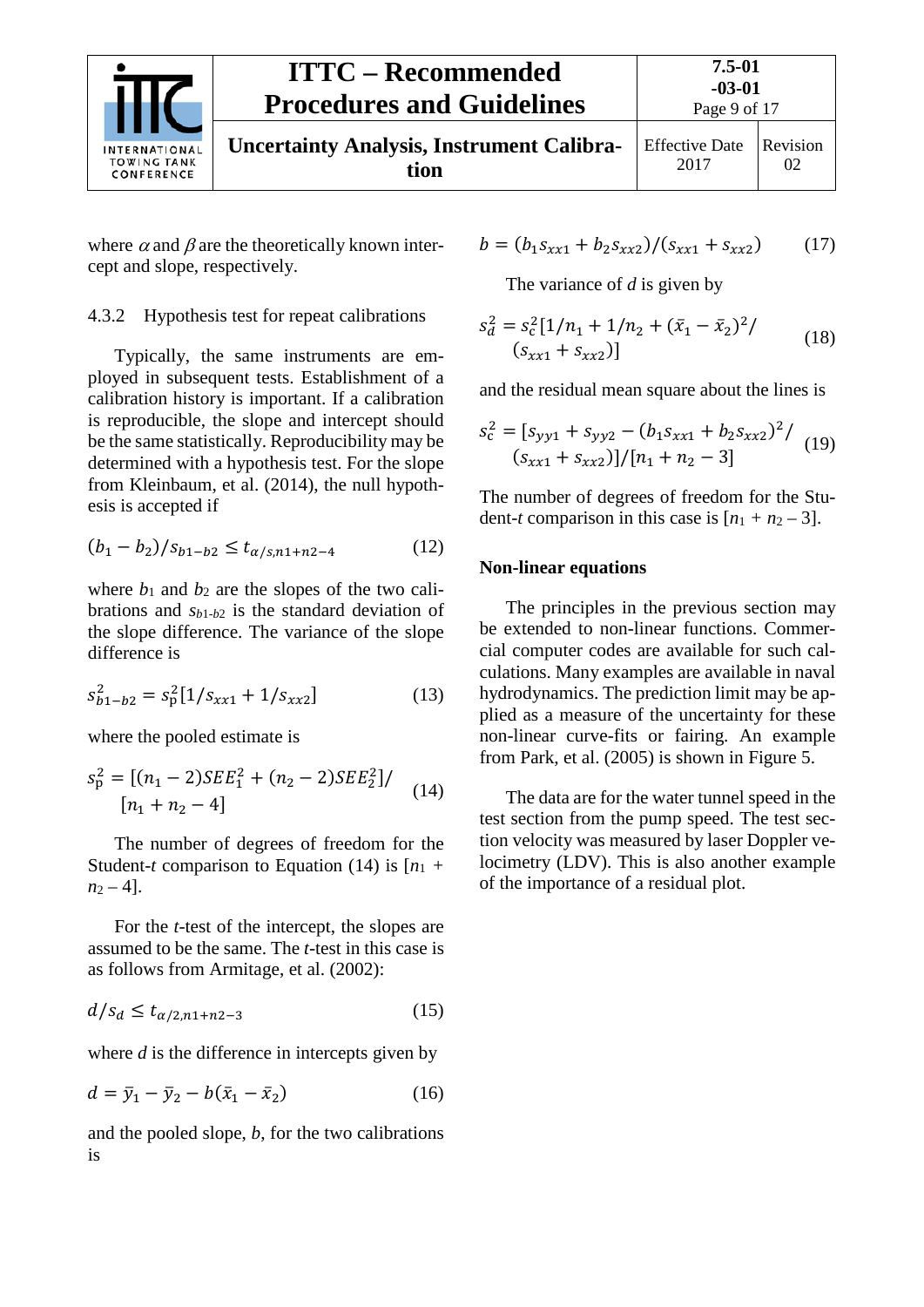



Figure 5a: Calibration data for water tunnel speed in empty test section - linear plot

In [Figure 5a](#page-9-1), all data lie on a straight line; however, as the residual plot for the straight line fit shows a systematic deviation of the data from zero in [Figure 5b](#page-9-1). In the residual plot, the data should be randomly distributed about zero.



Figure 5b: Calibration data for water tunnel speed in empty test section - residual plot for linear curve



<span id="page-9-1"></span>Figure 5c: Calibration data for water tunnel speed in empty test section - residual plot for non-linear curve

A plot of this form indicates that a better fit would be other than a linear fit; consequently, a non-linear fit was tried. Additionally, the figure indicates that the speed is represented by two equations. Below 2 m/s, a linear fit with a different slope is adequate. Above 2 m/s (6.8 rpm), a power law equation was determined to be a better representation where the power-law is given by

$$
y = a + bx^c \tag{20}
$$

The constants *a*, *b*, and *c* were computed by a commercial code by the least squares method. For the power-law curve fit, the *SEE* is 0.0088 m/s in comparison to 0.0460 m/s linear fit over the entire velocity range.

#### <span id="page-9-0"></span>**5. FORCE CALIBRATION**

Force calibrations, including body forces, moments, and propeller thrust and torque, are usually calibrated with masses on a calibration stand. In that case, force is related to mass by the following from ASTM E74-13a: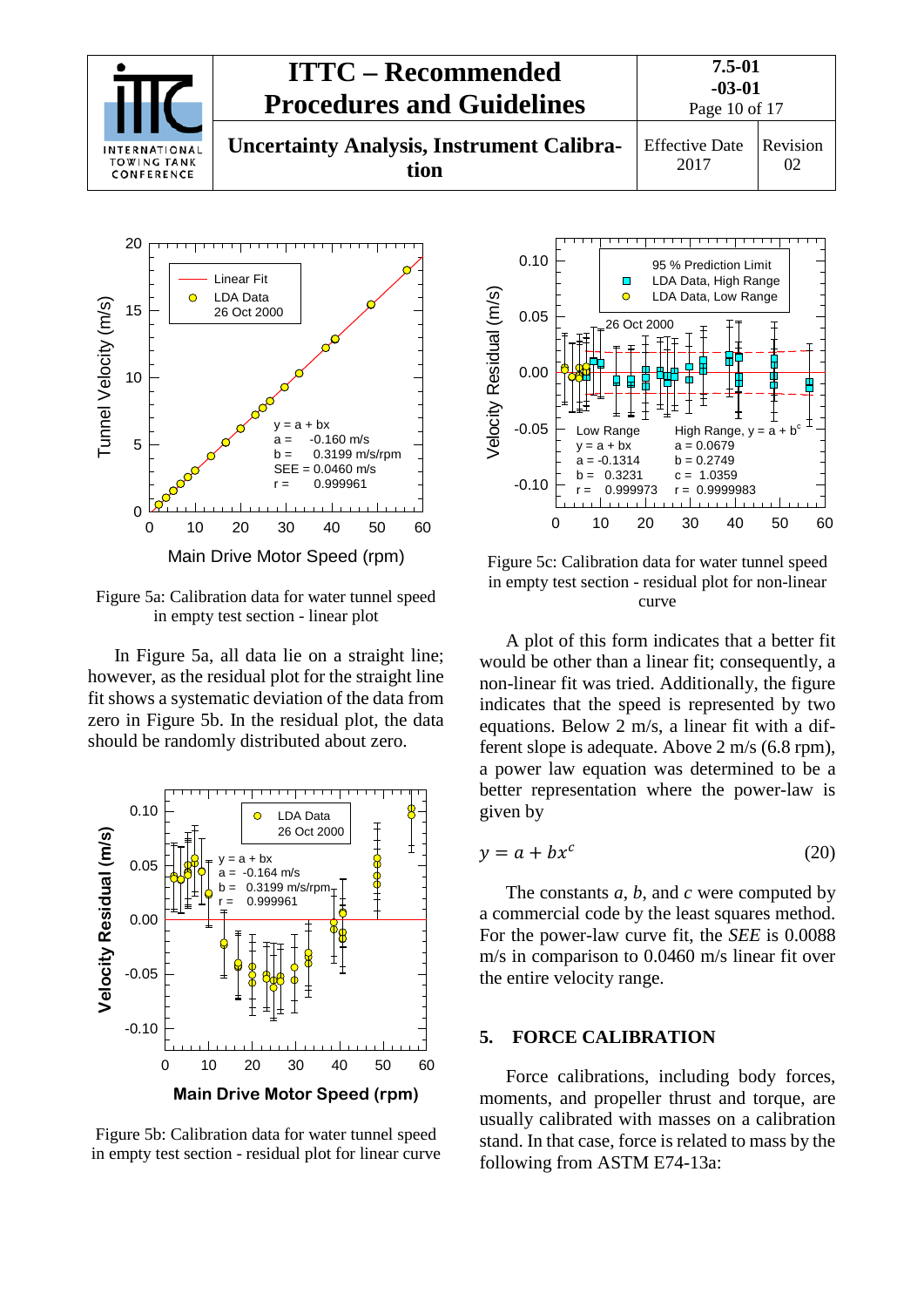

$$
F = mg(1 - \rho_a/\rho_w) \tag{21}
$$

where *m* is the mass, *g* is local acceleration of gravity,  $\rho_a$  is air density, and  $\rho_w$  is the density of the weight. ASTM 74-13a requires an uncertainty in  $g$  within 0.00010 m/s<sup>2</sup>. The units of calibration shall be reported in SI units, Newtons (N). The source of the local gravity value shall be included in the calibration report with its estimated uncertainty. A calibration stand may include levers for increasing the force, in which case the force multiplier should be included in the above equation and the uncertainty estimates.

The last term of Equation (21) is a buoyancy correction. Local gravity can differ from standard gravity, 9.80665 m/s<sup>2</sup>, on the order of 0.1 %, and the buoyancy correction is typically 0.017 %. Mass sets commonly applied to force calibrations have a tolerance specification on the order of  $\pm 0.01$  %, such as an OIML Class M1, NIST Class F, or ASTM Class 6. The detailed characteristics for these weight classes are described in OIML R 111 (2004), NIST (1990), and ASTM E617-13, respectively. Consequently, the correction for local gravity can be 10 times the uncertainty in the reference mass.

The National Metrology Institute (NMI) should be consulted for the value of local and its uncertainty. Two computer models are available for the calculation of local *g* from the latitude and longitude. An estimate of local *g* anywhere in the world is provided by Physikalisch Technische Bundenstalte (PTB), Bransthewig, Germany, at their web page:

[http://www.ptb.de/cartoweb3/SISproject.php.](http://www.ptb.de/cartoweb3/SISproject.php) The calculator also provides an uncertainty estimate.

In the USA, local gravity may be computed from the U. S. National Geodetic Survey (NGS) surface gravity prediction from Moose (1986) and the web page:

## [https://www.ngs.noaa.gov/TOOLS/Grav-](https://www.ngs.noaa.gov/TOOLS/Gravity/gravcon.html)

[ity/gravcon.html.](https://www.ngs.noaa.gov/TOOLS/Gravity/gravcon.html) This calculator only works for the USA. The uncertainty estimate is usually less than the value required by ASTM E74-13a.

A comparison of the two methods are summarized in the following table for two laboratories.

Table 1: Comparison of local g values by different methods

| Lab          | Local $g$ | U95      | Source      |
|--------------|-----------|----------|-------------|
| <b>CSSRC</b> | 9.79439   | 0.00020  | <b>PTB</b>  |
|              | 9.7946    |          | <b>ITTC</b> |
| <b>DTMB</b>  | 9.80101   | 0.000040 | <b>NGS</b>  |
|              | 9.80106   | 0.000045 | <b>PTB</b>  |

CSSRC: China Ship Scientific Research Centre, ITTC (2014b) DTMB: David Taylor Model Basin, USA

During calibration, the force is changed by adding or removing weights. The mass in Equation (21) is then given by

$$
m = \sum_{i=1}^{n} m_i \tag{22}
$$

The weight set is usually calibrated as a set at the same time against the same reference standard. In that case, the uncertainty in the weights is assumed to be perfectly correlated. The standard uncertainty in the total mass is then

$$
u_m = \sum_{i=1}^n u_i \tag{23}
$$

An NMI traceable laboratory report will include the actual measured mass and its expanded uncertainty for each weight. The required expanded uncertainty is

$$
U \le \delta m/3 \tag{24}
$$

where  $\pm \delta m$  is the maximum permissible error or tolerance per OIML (2004) or ASTM E74-13a.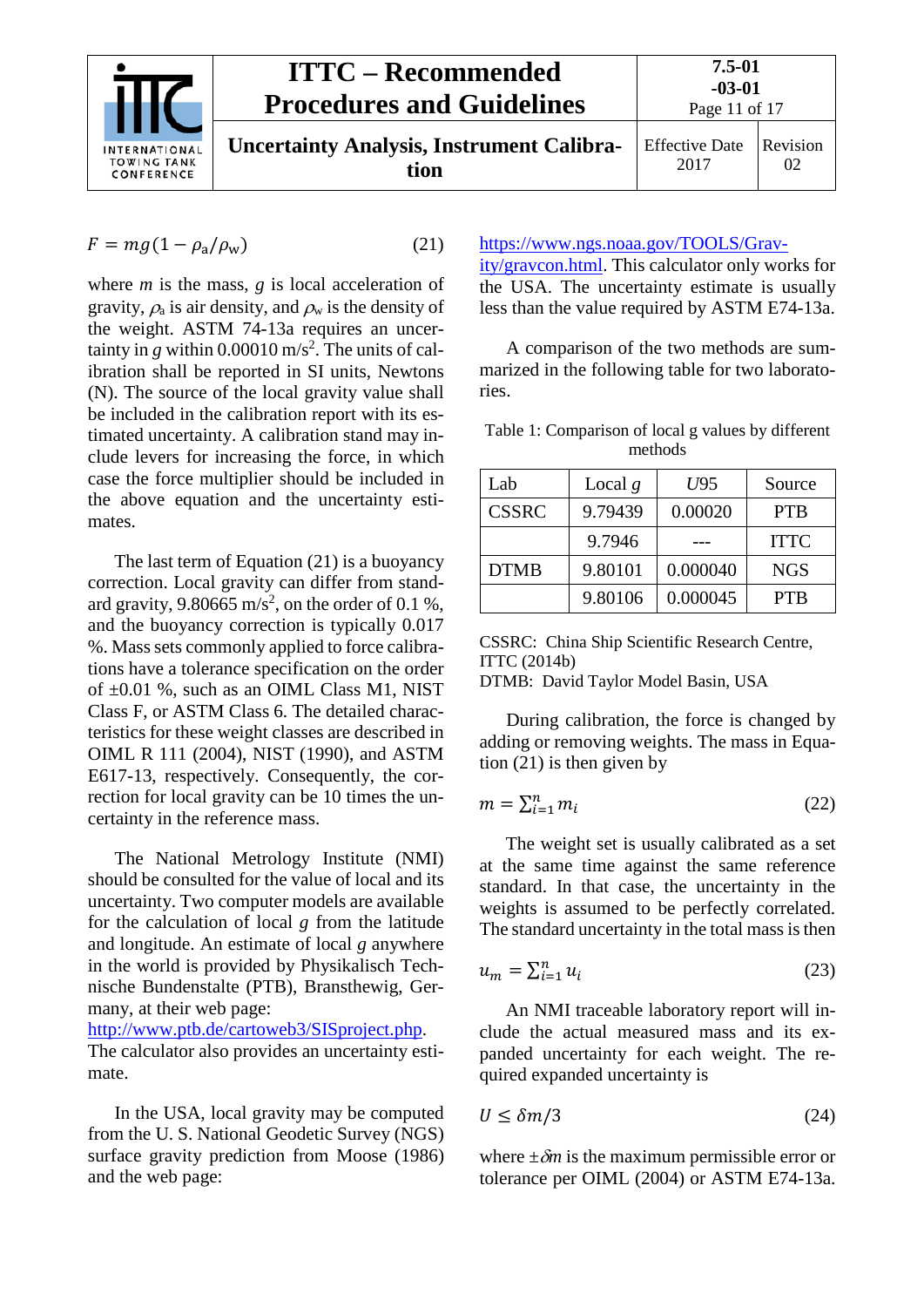

This uncertainty estimate is recommended by OIML R 111-1 (2004). However, rather than documentation of the actual calibration of each mass and its uncertainty, δ*m* is applied as the expanded uncertainty as a practical matter or typically  $\pm 0.010$  % of the total mass.

A load cell should be calibrated with random loading for avoidance of hysteresis. Before calibration commences, maximum load should be applied at least twice. During calibration, the number of force applications should total 30 of which 10 forces must be different. Additional details on the calibration of load cells are described in ASTM E74-13a.

The results for a calibration of a commercial torque load cell are shown in [Figure](#page-11-0) 6. This torque transducer contains a strain gage as a sensor.



Figure 6a: Calibration data for commercial torque cell - linear plot



<span id="page-11-0"></span>Figure 6b: Calibration data for commercial torque cell - residual plot

The load cell was calibrated with an increasing torque. At the maximum torque, the load was decreased over the same value. Due to the highly linear nature of the device, the symbols for increasing loads are directly over the decreasing values in the conventional linear plot of [Figure 6a](#page-11-0). All of the data lie on a straight line.

A residual plot of the data is shown in [Figure](#page-11-0)  [6b](#page-11-0). In this figure, hysteresis of the load cell is now evident. The error bars in the figure indicate the uncertainty in the reference standard as provided by the manufacturer. The dashed lines are the uncertainty from calibration theory for the linear regression. The load cell was calibrated to provide a direct calibrated reading; however, a slight correction is required as indicated by the values of slope and intercept in the figure.

With application of the hypothesis test of Section 4.3.1, the *t*-values for a slope of 1 and intercept of 0 are 2.44 and 0.065, respectively. Consequently, the slope is not 1, but the intercept is statistically the same as 0.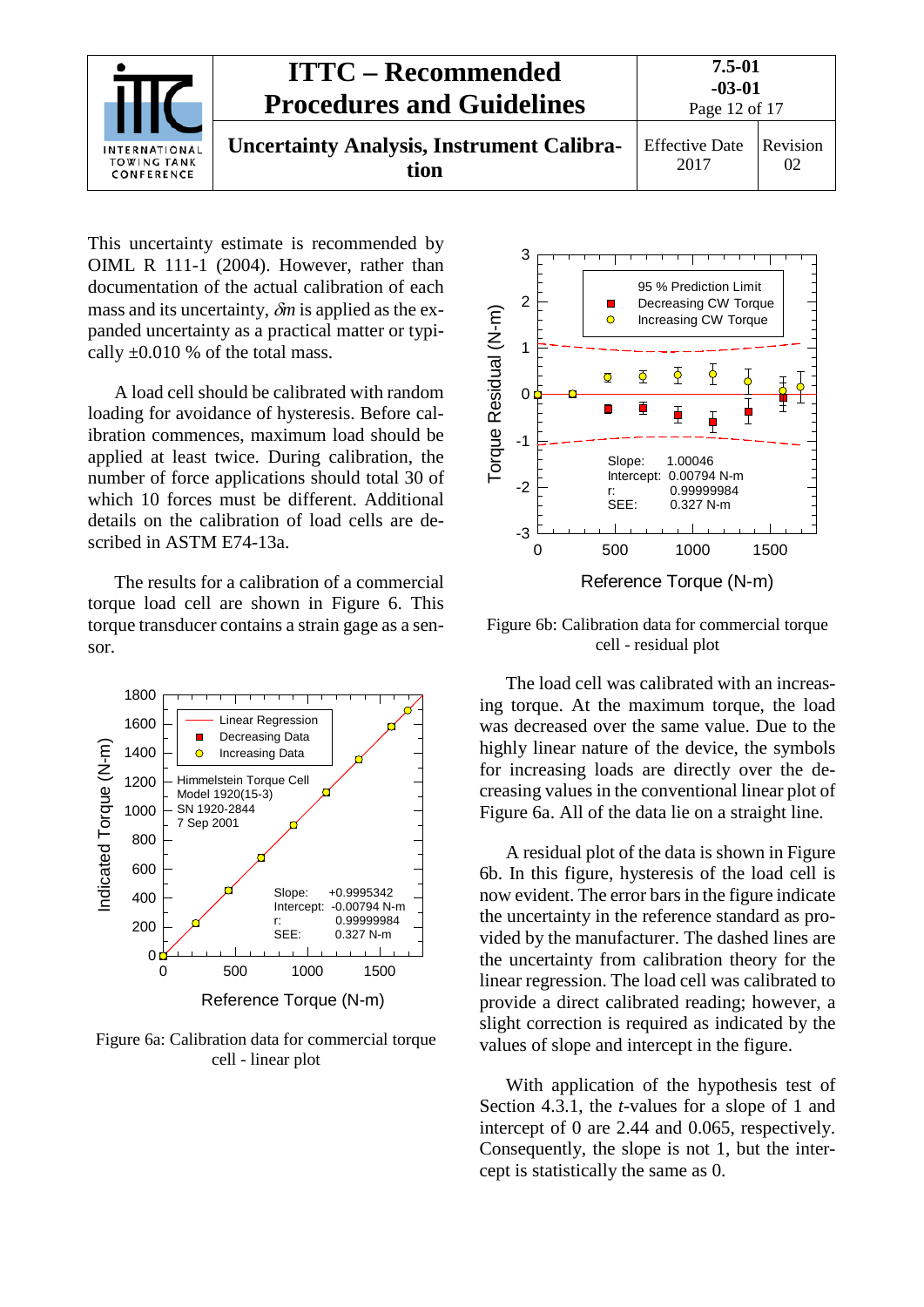

#### <span id="page-12-0"></span>**6. UNCERTAINTY IN PULSE COUNT**

In naval hydrodynamic applications, rotational rate is a commonly measured parameter. In particular, two applications are shaft rotational rate in propeller performance and towing carriage speed from the rotational rate of a precision metal disk. Rotational rate is measured from a pulse-generating device such as an optical encoder or steel gear with a magnetic pickup. These devices are inherently digital. Data acquisition cards (DAC) typically include a 16 bit analogue to digital converter, counter ports, and accurate timing. The rotational rate is measured via the equation

$$
\omega = n/(pt) \tag{25}
$$

where  $\omega$  is the rotational rate, *n* the number of pulses, *p* the number of pulses per revolution for the encoder, and *t* the time.

From Equation (25), the uncertainty in the rotational rate is

$$
u_{\omega}^2 = u_n^2 / (pt)^2 + (n/p)^2 u_t^2 / t^4 \tag{26}
$$

or the relative uncertainty is

$$
(u_{\omega}/\omega)^{2} = (u_{n}/n)^{2} + (u_{t}/t)^{2}
$$
 (27)

The number of pulses per revolution, *p*, is assumed to be known precisely; therefore, the uncertainty is zero. The AD should have calibration traceability to an NMI with the uncertainty documented by a certificate with the uncertainty in time provided.

During data acquisition, either the time is fixed or the number of digital samples at a specified sample rate. The total time interval is then fixed at *T*

$$
T = n\Delta t = n/f_{\rm s} \tag{28}
$$

where *n* is the number of samples and  $f_s$  the sample frequency.

In this case, the uncertainty in pulse count is assumed to be uniformly distributed over the interval ±*a* with a standard deviation of

$$
u_n = a/\sqrt{3} \tag{29a}
$$

from the JCGM (2008). In this case,  $a = \frac{1}{2}$  pulse or

$$
u_n = 1/\sqrt{12} = 0.29\tag{29b}
$$

The expanded uncertainty in the number of pulses at the 95 % confidence level is then 0.58 pulses. A minimum pulse count of 1000 is recommended. In that case, the relative uncertainty is 0.058 %.

Equation (29b) can also be applied to the uncertainty in the bit resolution of an AD. However, the uncertainty in calibration of an AD is normally several times the bit uncertainty, particularly for a 16-bit AD.

Rather than fixing the time interval for sampling, the pulse count could be fixed with time starting at the first pulse and ending at the last pulse. The pulse count is then exactly known, and the uncertainty in pulse count can be assumed to be zero. Then, the only contribution to the uncertainty is the uncertainty in time.

In some cases for dynamical processes, rotational rates may be measured with a frequency to voltage converter (FV). Calibration of the FV should be performed by a direct through system calibration of the AD. The rotational rate should be determined by the method described in Section [4,](#page-4-0) Linear Regression Analysis, with changes in rotational rate like the shaft speed of the propeller in a propeller performance test. That is, a function generator is not recommended as the method for calibration of the FV.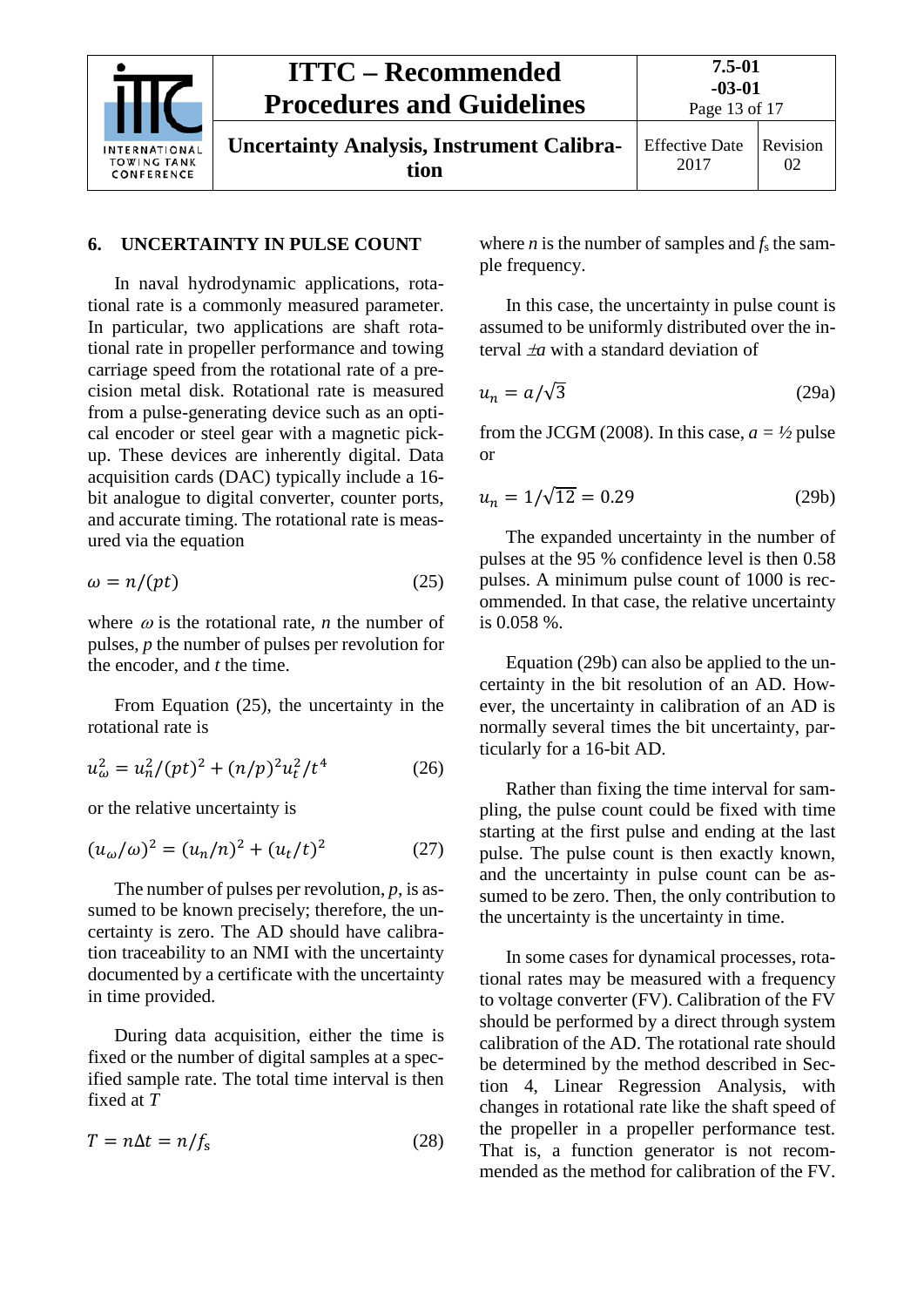

A through system calibration will include the performance of the pulse generation device. An FV may drift; consequently, repeat calibrations are recommended for a better estimate of the uncertainty.

#### <span id="page-13-0"></span>**7. DIRECT DIGITAL CALIBRATION**

A DAC usually has a counter port so that frequency can be measured directly, and an FV converter is not needed. The card can be calibrated with a wave function generator for the input with the frequency measured by an NMI traceable frequency counter. The uncertainty may then be estimated with linear regression methods previously described in Section 4.2. In that case, the slope and intercept should be, respectively, 1 and 0, and the result check by the hypothesis tests in Section 4.3.

A second method is a direct difference between the reference measurements and the values from the DAC. In this case, the average difference should be zero (0). The *t*-test for zero difference is given from Devore (2008) by

$$
\left|\bar{d}\right|\sqrt{n}/s \le t_{\alpha/2,n-1} \tag{30}
$$

where *d* is the difference between the reference frequency and the measured frequency from the DAC, *n* the number of measurements and *s* the standard deviation of the average difference. The expanded uncertainty is then the prediction limit for an average from Devore (2008)

$$
U = t_{\alpha/2, n-1} s \sqrt{1 + 1/n}
$$
 (31)

An example direct digital calibration is presented in [Figure 7](#page-14-1) for shaft speed from an optical encoder in a surface ship model test from Reynolds, et al. (2013). In this case, the input is simulated with a square-wave generator. The input values are corrected with  $p = 200$  pulses per revolution for the optical encoder. The NMI

traceable frequency measurement has a rated uncertainty of  $10^{-6}$  × reading. The following table summarizes the results by two methods. The uncertainty in the table for the linear aggression analysis is the maximum combined expanded uncertainty and not the uncertainty in the intercept, *a*.

Table 2: Hypothesis test results for calibration of surface-ship model propeller shaft speed

| Test  | Value | <i>t</i> -value | Result | U95    |
|-------|-------|-----------------|--------|--------|
| а     |       | $-1.94$         | Pass   | 0.013  |
|       |       | $+0.42$         | Pass   |        |
| Diff. |       | $-3.11$         | Fail   | 0.0052 |

In this example, the uncertainty from calibration theory should be applied since both the slope and intercept pass the hypothesis test and its value is larger.



Figure 7a: Calibration data for surface-ship model propeller shaft speed - linear regression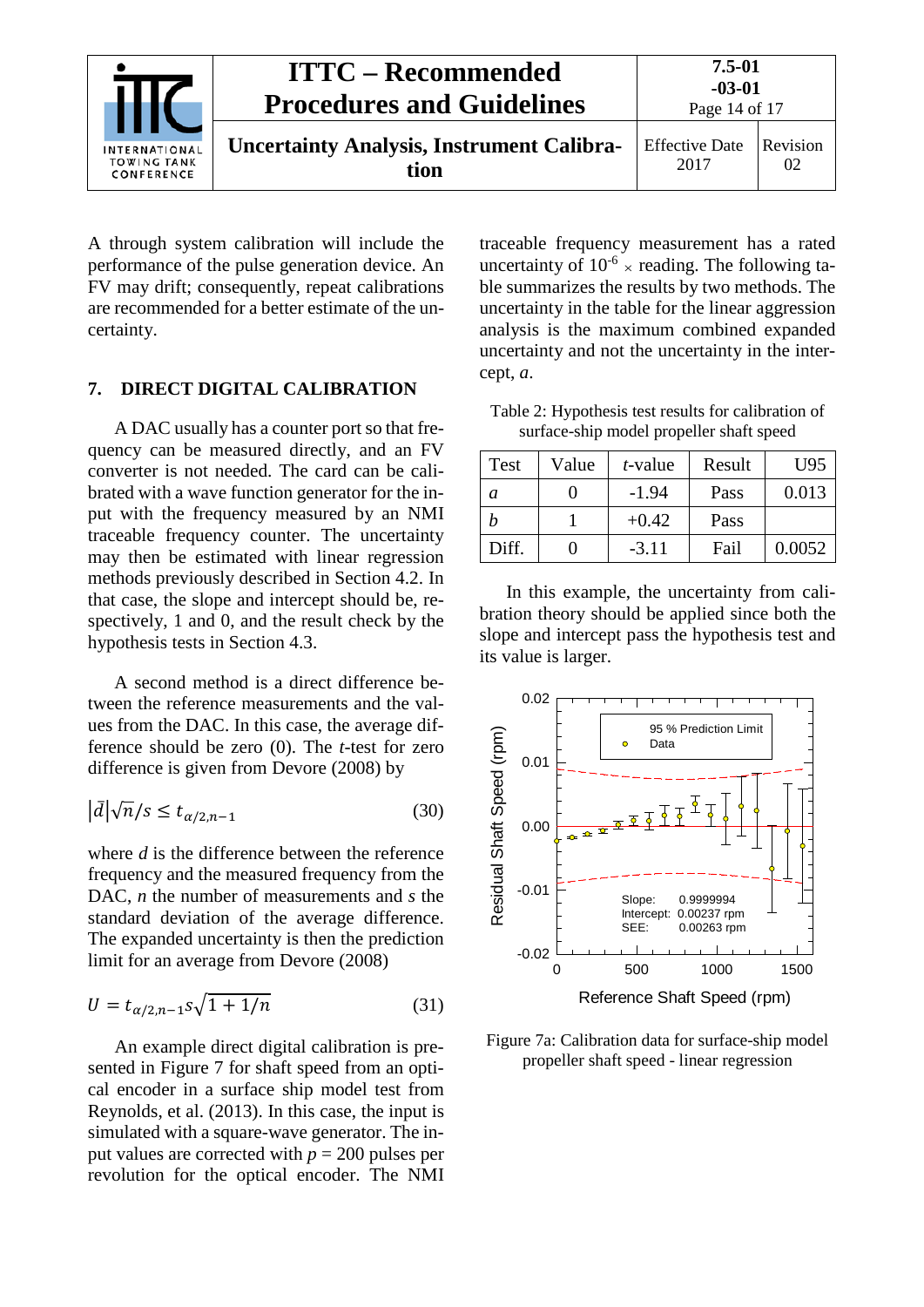



<span id="page-14-1"></span>Figure 7b: Calibration data for surface-ship model propeller shaft speed – difference

At the maximum shaft speed, the shaft speed is  $1535.999 \pm 0.013$  rpm. The relative uncertainty is quite small at 820 ppm (parts per million). Three elements contribute to the uncertainty: 0.0088 from the standard deviation by the Type A method, 0.0015 from the frequency counter, and 0.0089 rpm from the curve fit.

### <span id="page-14-0"></span>**SUMMARY**

This procedure describes a statistical process for the establishment of the uncertainty in calibration data. Typically, a calibration is necessary in the conversion of digital Volts from an AD to physical units. For most analogue instrumentation, the calibration curve is very linear for the calibration. Usually, the uncertainty in the reference standard is small in comparison to the uncertainty indicated by the scatter in the data. The following summarizes the recommended procedures:

• Perform a calibration over the range in approximately ten (10) equal increments in a through system calibration with the same hardware and software for the test.

- Verify traceability to an NMI of any reference standard by its calibration certificate. The calibration certificate should include a statement of its uncertainty.
- Compute the mean, standard deviation, and number of samples for each data point, where the number of samples is at least 100 to 1000.
- Verify that the standard deviation, which is a measure of instrument noise, is reasonable and compute the uncertainty by the Type A method per JCGM (2008).
- Document the sample rate, cut-off frequency, number of samples for each data point, and information on the calibration reference standard. See ITTC Procedure 7.6- 01-01 for additional documentation requirements.
- Perform a linear regression analysis of the calibration data for the determination of the slope, intercept, *SEE*, and correlation coefficient.
- Plot the data as a standardized residual plot, review for randomness of the data, identify any outliers, determine the cause, and remove the outliers if such removal is appropriate. If the data trend is systematic, consider a non-linear curve fit to the data.
- Repeat the regression analysis if outliers are removed and do not repeat the outlier removal process.
- Compute the uncertainty from calibration theory.
- Compare the results with any previous calibrations.
- Enter the slope and intercept in the software for the test.
- Check the calibration results by application of a through system calibration check at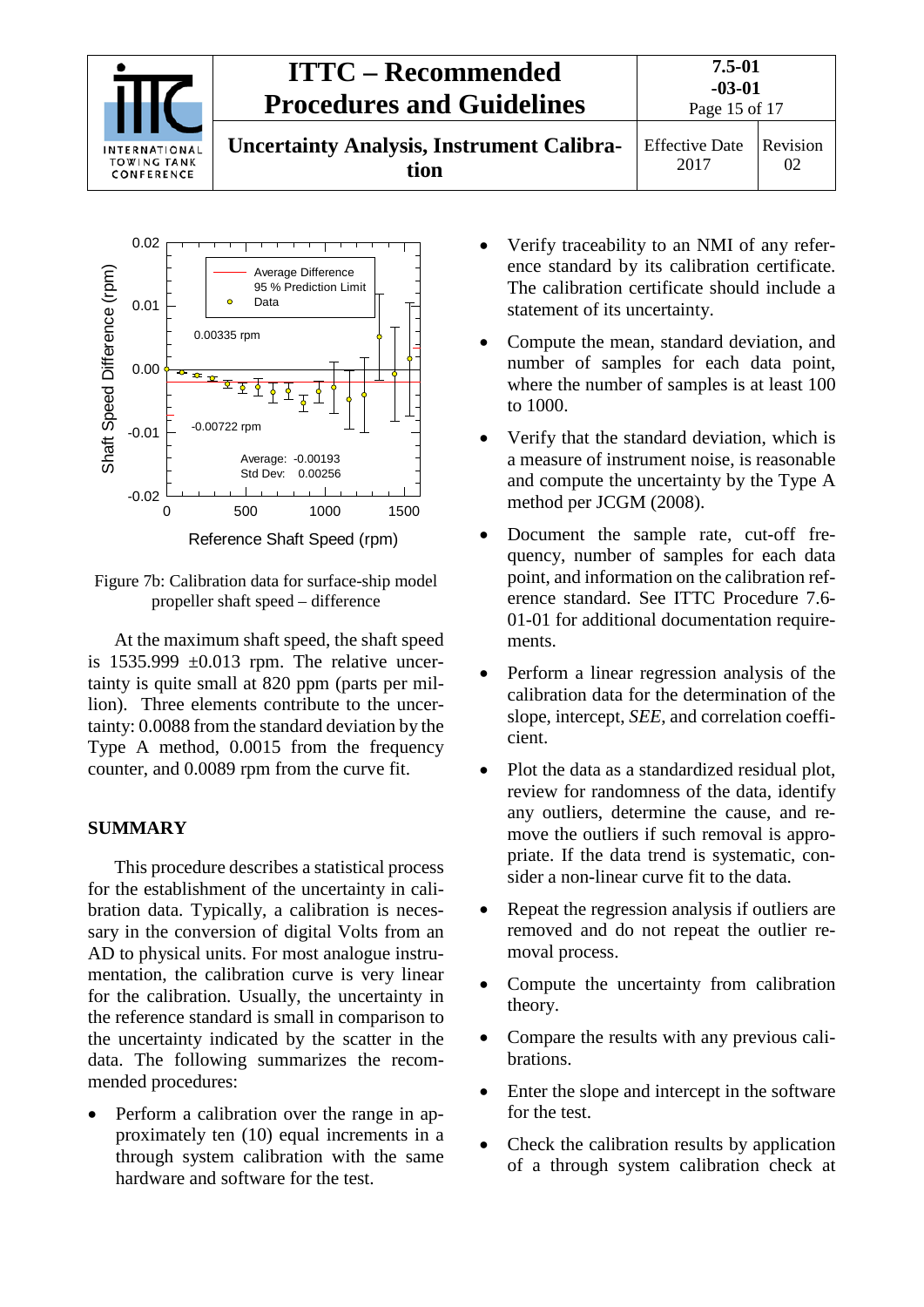

**Uncertainty Analysis, Instrument Calibration**

Effective Date 2017 Revision

02

three points: the high, mid-range, and low values.

This revision includes the following changes from the previous version and some minor editorial and format changes:

- Correction of error in Equation (9a)
- Replaced capital *N* with lower case *n* in Equations (9a) and (11).
- Removed duplicate heading in 4.1 Fundamentals of linear regression analysis, which resulted in re-numbering the subsections in 4 and reduced the number of from 5 to 4.
- Updates to references: Bendat and Piersol (2010), ASTM E74-13a, and ASTM E617- 13. Added web-page references for computation of local *g* from PTB and NGS.
- Added a requirement in force calibration for documentation of local *g* and its uncertainty with a recommended maximum uncertainty of  $0.00010 \text{ m/s}^2$ . Units of force shall be in Newtons (N).

## <span id="page-15-0"></span>**8. REFERENCES**

- Armitage, P., Berry, G., and Matthews, J. N. S., 2002, Statistical Methods in Medical Research, Fourth Edition, Blackwell Scientific Publications, Oxford, pp. 322-335.
- ASTM E74-13a, 2013, "Standard Practice of Force-Measuring Instruments for Verifying the Force Indication of Testing Machines," American Society for Testing and Materials, West Conshohocken, Pennsylvania, USA.
- ASTM E617-13, 2013, "Standard Specification for Laboratory Weights and Precision Mass Standards," American Society for Testing and Materials, West Conshohocken, Pennsylvania, USA.
- Bendat, J. S., and Piersol, A. G., 2010, Random Data: Analysis and Measurement Procedures, Fourth Edition, John Wiley and Sons, Inc., New York, New York, USA.
- Carroll, R. J., Spiegelman, C. H., and Sacks, J., 1988, "A Quick and Easy Multiple-Use Calibration-Curve Procedure," Technometrics, Vol. 30, No. 2, pp. 137 - 141.
- Chirozzi, B. D., and Park, J. T., 2005, Unpublished Data, Naval Surface Warfare Center Carderock Division, West Bethesda, Maryland, USA.
- Coleman, H. W., and Steele, W. G., 1999, Experimentation and Uncertainty Analysis for Engineers, Second Edition, John Wiley and Sons, Inc., New York, New York, USA.
- Devore, J. L., 2008, Probability and Statistics for Engineering and the Sciences, Seventh Edition, Thomson Brooks/Cole, Belmont, California.
- ITTC, 1999, "Control of Inspection, Measuring and Test Equipment", ITTC Procedure 7.6- 01-01, Revision 00.
- ITTC, 2014a, "Guide to the Expression of Uncertainty in Experimental Hydrodynamics," ITTC Procedure," ITTC Procedure 7.5-02- 01-01, Revision 02.
- ITTC, 2014b, "Example for Uncertainty Analysis of Resistance Tests in Towing Tanks," ITTC Procedure 7.5-02-02-02.1, Revision 00.
- Kleinbaum, David G., Kupper, Lawrence L., Nizam, Azhar, and Rosenberg, Eli S., 2014, Applied Regression Analysis and Other Multivariable Methods, Fifth Edition, Cengage Learning, Boston, pp. 262-268.